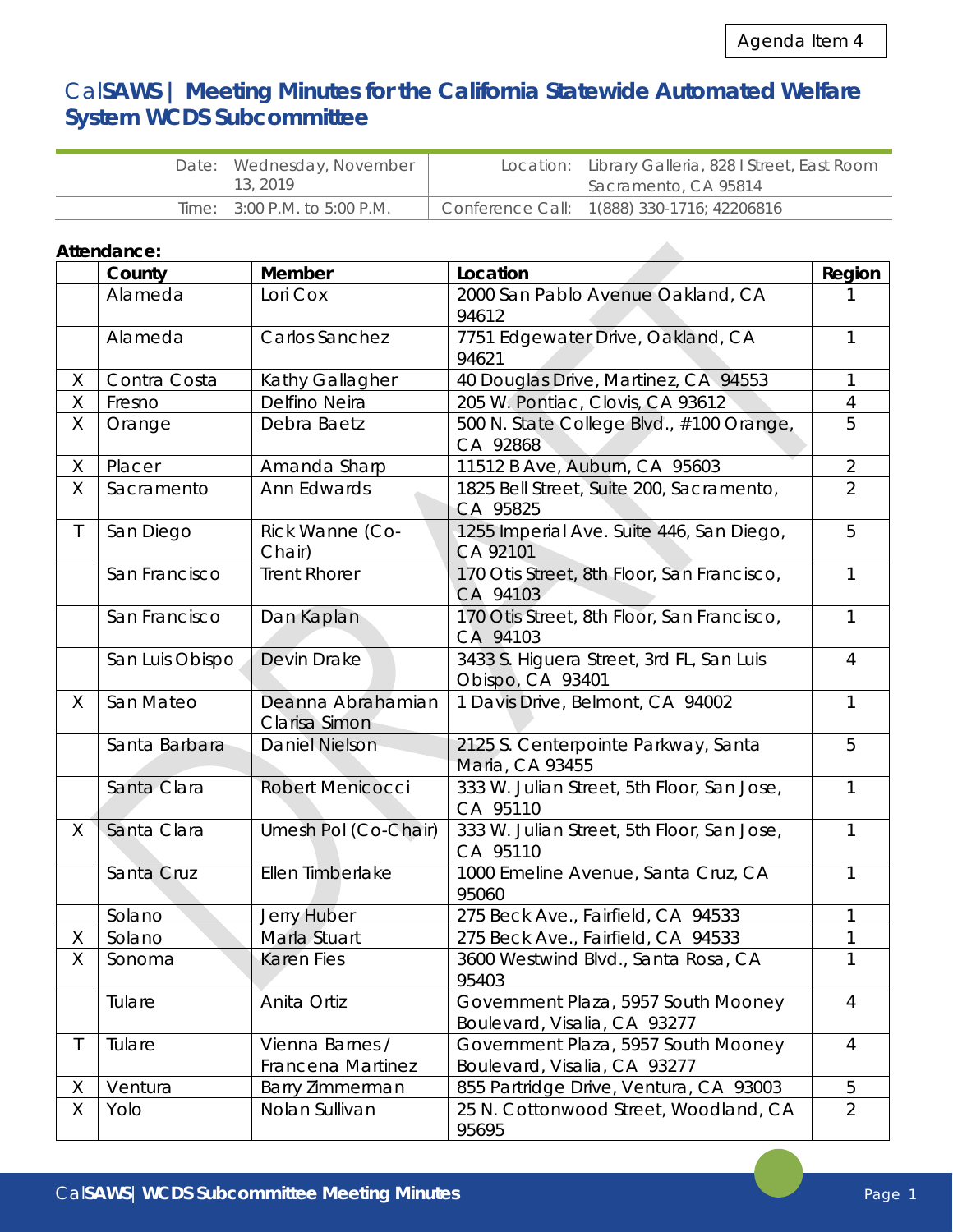### **3:00 P.M. – Convene Meeting of the WCDS Subcommittee**

## **Topic**

- 1. Call Meeting to Order (Co-Chairs)
- 2. Roll Call and Confirmation of Quorum (Co-Chairs)
- 3. Public Comment (Co-Chairs) None

## **Action Items**

- 4. Approval of the Minutes of the: a. August 9, 2019 WCDS Subcommittee (Co-Chairs)
- Motion to Approve: Mandy Sharp/Placer motioned. Ann Edwards/ Sacramento seconded.
- In favor: CCC, FRS, ORG, PLA, SAC, SMT, SCL, SOL, SON, VEN
- Abstain: YOL (was not present for the 8/9/2019 meeting)
- Motion carried.

### **Discussion Items**

- 5. Contract Reassignments Status (Holly Murphy)
	- a. Final signed documents for CSAC, DXC Technology, Infosys

Contract reassignments for all counties have been finalized. The fully executed originals will be mailed to Counties for record; a scanned version will be emailed.

#### 6. WCDS Subcommittee Future Meetings (Umesh/Rick)

See attached supporting document (Page 8). Update: The February  $12<sup>th</sup>$  Save the Date has been canceled due to conflict with Lincoln's Day holiday.

With becoming a JPA, our governance model has changed, to include the CalSAWS JPA Board and PSC governing bodies that conduct their own meetings. The WCDS Subcommittee discussed its meeting structure moving forward. There is currently a monthly meeting schedule for 2020. The February and April dates conflict with JPA Board meetings and may be canceled dependent on current activities.

There is a JPA Board webcast meeting with all 58 counties on 1/24/2020 and a Strategic Planning Conference, to include the annual election of CalSAWS JPA Board and PSC members, from 6/24-6/26 (anticipated to be held in San Diego).

June 8-12 is Budget Hearing week for Counties. The WCDS Subcommittee is currently scheduled to meet on Fri 6/12. That could be canceled, dependent on current activities.

## **WCDS Subcommittee Meeting Structure - Proposed Options**

- Move to a quarterly schedule
- Keep the 2020 schedule as set and alter as appropriate as the month approaches keep as scheduled, cancel or reschedule to align with another meeting Directors are attending.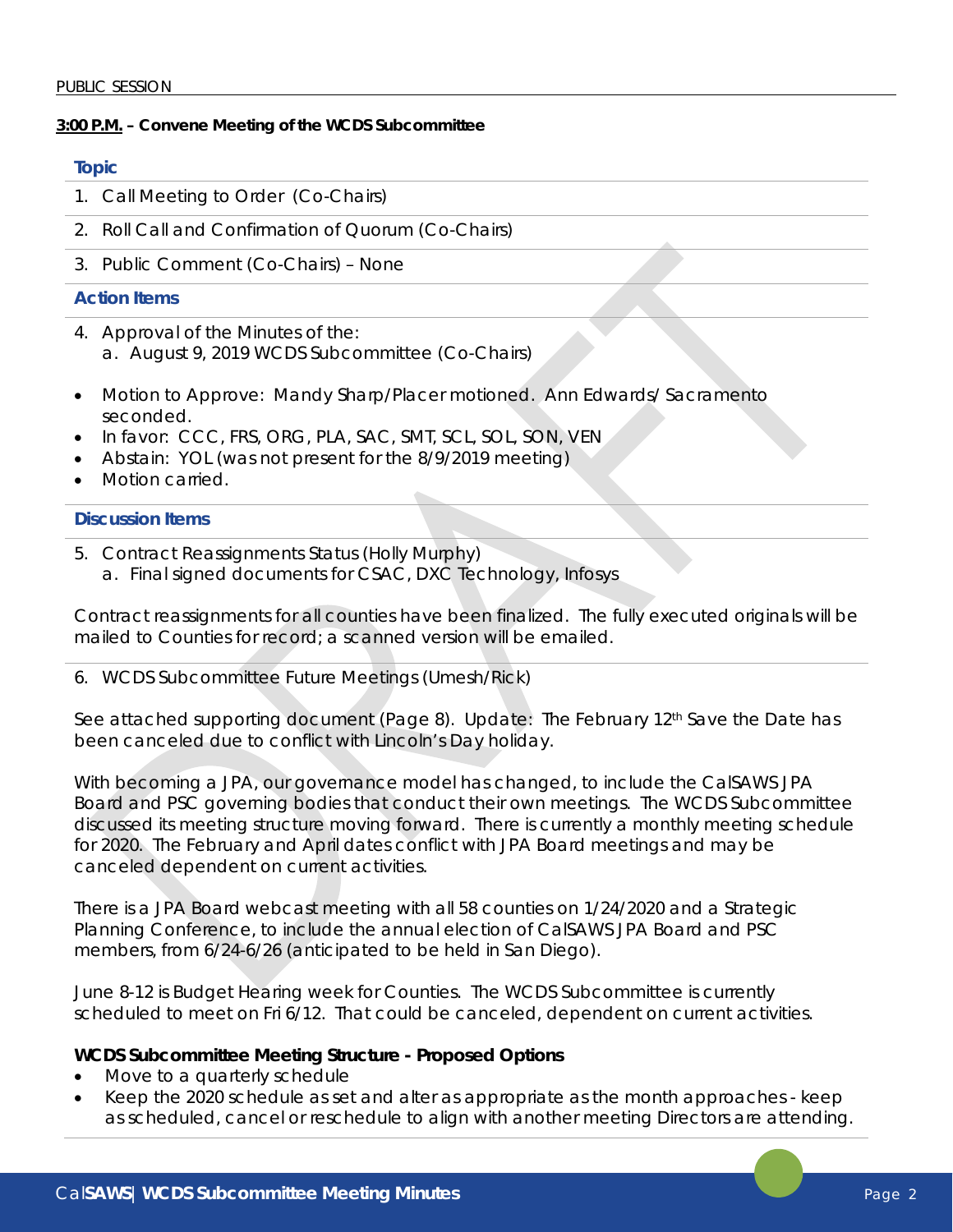*Any action taken around meetings would follow Brown Act protocols.* 

## **Comments**

• All contract responsibilities are assigned to the JPA. The WCDS Subcommittee's function is to review product development of CalWIN. A quarterly schedule would give CalWIN staff more time to prepare updates and not overlap with CalSAWS meetings.

## **Next Steps**

- Directors will discuss the schedule further at the 1/10/2020 meeting and formalize a plan.
- *7.* Draft WCDS Subcommittee Charter (Holly Murphy) a. Review and discuss next steps

*Action Item: CalWIN Directors will review the draft WCDS Subcommittee Charter and provide comments to [Stacey.drohan@calwin.org](mailto:Stacey.drohan@calwin.org) by 12/13/2019.* 

It will be brought back to the January meeting as an action item for Approval. It is modeled after the PSC Charter.

8. CalWIN Financial Updates (Holly Murphy) a. County support staff for DD&I

Refer to pages 12-17. Highlights:

- Page 13 For CalWIN, we continue to trend below medial cost savings. Premise is over budget, but that is expected to resolve upon funding approval of the January 2020 budget.
- Page 16 Liquidated damages cleared with the October invoice. For Hours and Credits, we carry a balance for Modernization.

## **Comments**

- The CalHEERS Interface savings cannot be repurposed. There are strict guidelines around this.
- Provisional approval from CMS and FNS has been received for DD&I County support staff as requested in the IAPDU. CMS and FNS may still ask questions or provide comments, but the process is moving forward. Allocations are expected to be sent to Counties in a couple of weeks. There are some State conditions to follow. See pages 18-21 for DD&I County support staff breakdowns.
- Counties' size status small, medium, large is determined by "persons served" in that county.
- Relating to ancillaries, Counties determine how to commit the funds.

Questions / comments may always be directed to **[Holly.Murphy@CalWIN.org](mailto:Holly.Murphy@CalWIN.org)** or the CalWIN Fiscal Team at [WCDSAdmin@CalWIN.org.](mailto:WCDSAdmin@CalWIN.org)

9. CalSAWS Stakeholder Management Strategy (Umesh/Rick) a. Strategy for engaging Unions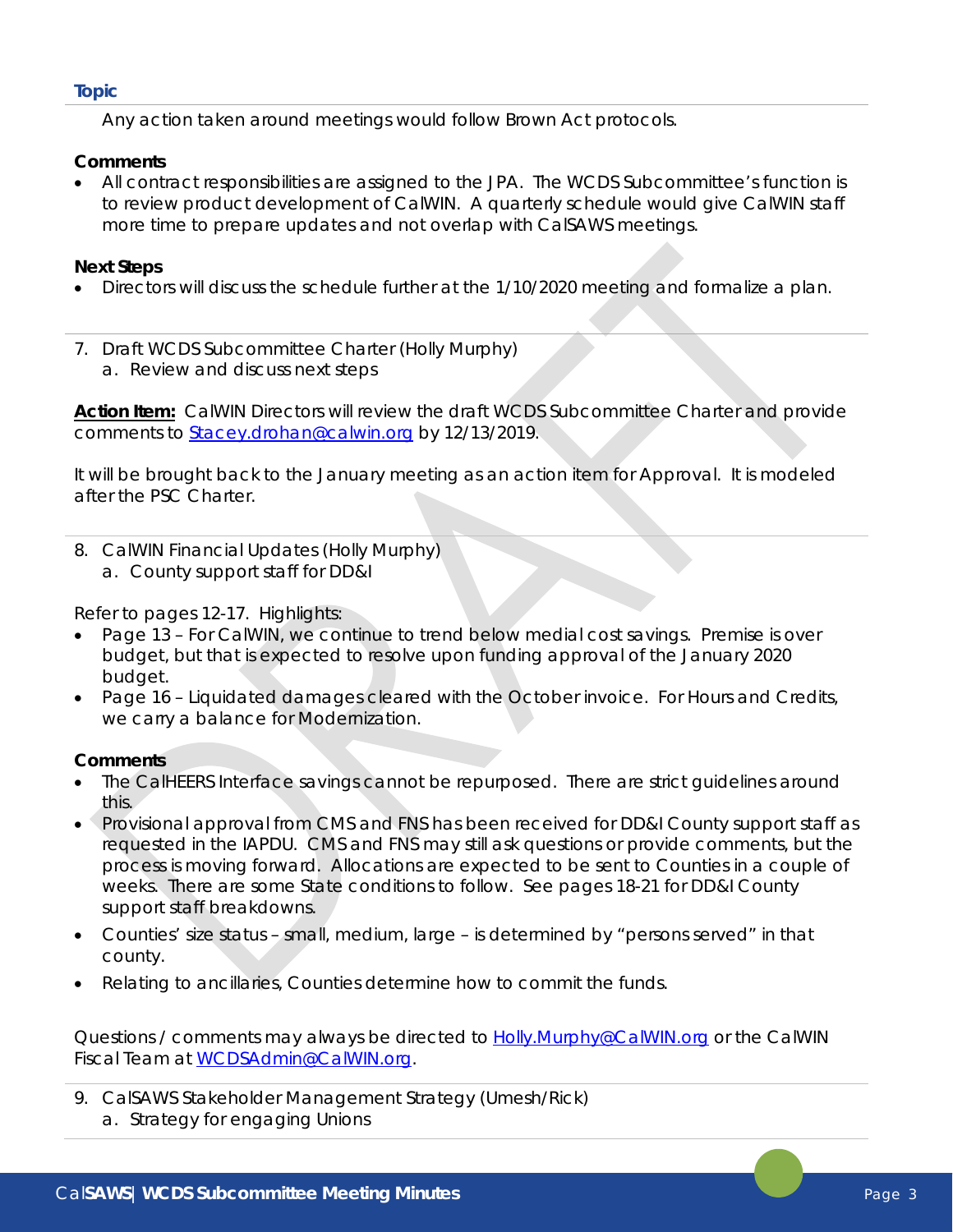- Need to strategize on how best to engage stakeholders at a county level, in particular labor partners, in relation to CalSAWS activities at this juncture.
- To date, the State and CalSAWS have made clear efforts in engaging SEIU on CalSAWS activities at a high-level. Counties currently work with their labor partners independently. A proposed concept is to collectively engage the larger locals of the state and offer coordinated education opportunities around anticipated workload increase, training, transition activities, etc.

# **Comments:**

- Counties could share their practices on a centralized location for all to access things that are, or are not, working.
- What is the State's approach in keeping their Chapters informed? The proposed concept could give Locals the perception that they have input into the development of the system. Local leaders do not seem to be informed about CalSAWS. Counties' should not be the conduit between the State association and Local Chapters. This could be discussed at the CalSAWS JPA Board Meeting.
- John Boule provided an overview of what has been done to date. Highlights:
	- o SEIU has been actively and positively engaged at the onset of CalSAWS, including at regularly scheduled meetings and the creation of the new CalSAWS staffing model.
	- o Communications/status updates are available through our website, CalSAWS Buzz newsletter, etc.
	- o SEIU was consulted on Los Angeles County's upcoming automated assistance/bot technology pilot.
	- o SEIU participated at the CWDA Conference.
- John will work with Directors on how the Project should engage with local labor then followup with the Statewide organization to make sure all are walking arm in arm.
- San Mateo County workers are represented by both AFSCME and SEIU. The same message should be delivered to both organizations. Workers are concerned about the future of their jobs.
- CalSAWS is not intended to take skilled workers' jobs; it supports the workforce.
- It would helpful to have a clear understanding of what level of direct input the larger state organizations/SEIU have in development. Questions at Orange County have not been about automation, but about impacts to workers - do I have to change my schedule, when is training, etc. It would be helpful to include them on the project timeline, opportunities for input, etc.
- In Contra Costa County, SEIU is messaging to staff that CalSAWS will be complex and will require more staff. Contra Costa is clarifying the differences between CalWIN and CalSAWS; functionality is not intended to be a big change.

*Action Item: John Boule to put together a CalSAWS fact sheet (on what has been done, the development process, communication forums, who has been engaged) and present at the General Membership meeting on January 24th.*

• Communication progress can be tracked at the JPA Board and WCDS Subcommittee meetings.

#### **Presentation / Informational Items**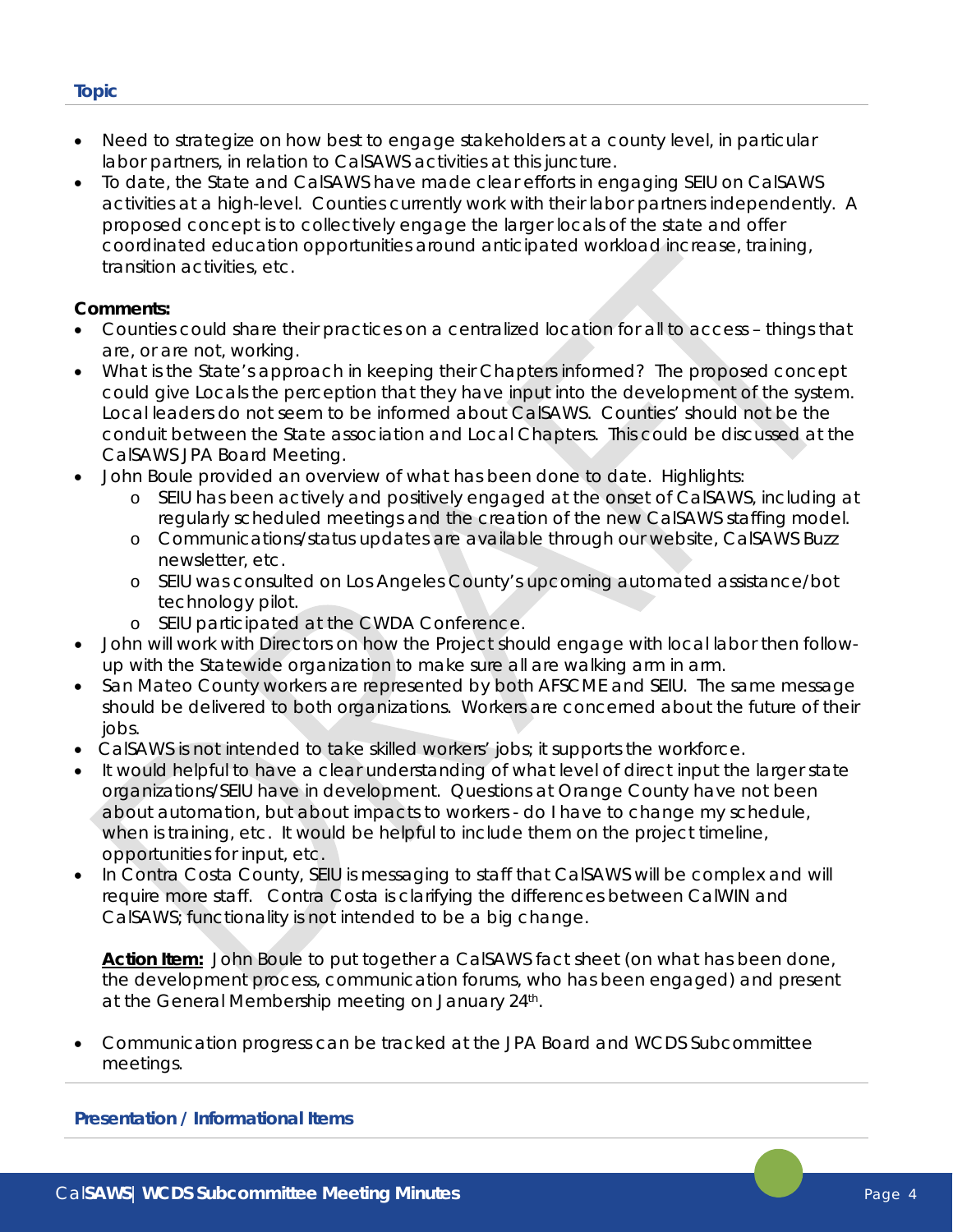- 10. Stakeholder Updates
	- a. CDSS (T. Bland/R. Givon)
		- Not present.
	- b. DHCS (S. Williams/Y. Huang)
		- Not present.
	- c. OSI (K. Dudley/S. Zaretsky)
		- EBT National Convention was last week. California won an award for EBT Transition to the new contract, primarily for the expanded surcharge-free cash access. Wells Fargo and Bank of America are following suit nationwide.
	- d. CWDA (C. Smith)
		- No updates.
- 11. SSA Security Evaluation Questionnaire (SEQ)
	- a. CalWIN SSA SEQ Request (Henry Arcangel)
	- CalSAWS' SSA SEQ was approved on 10/3.
	- CalWIN submitted its request to OSI, CDSS & DHCS. The next step is to meet with them on 11/22 to discuss.
	- b. Opportunities (Dawn Wilder)
	- No intent to move CalWIN proper to cloud.
	- Intention is efficiency. (Example: To configure and test upgrades used within the CalWIN system. See slide for details.)
	- Considerations are/were vetted through the Strategic Architecture Committee (comprised of CalWIN County representation) and approved by the WCDS Executive Director.
- 12. M&O Application and Operations Update (Lynn Bridwell)
	- a. Operational Issues
	- b. CalWIN Release Schedule
	- Sonoma County Kincaid Fire:
		- o Sincere appreciation was given to Contra Costa, Sacramento and San Diego Counties for providing Sonoma support during the Kincaid Fire.
		- o Activated a toll-free line.
		- o Initiated Round Robin functionality.
		- o 413 calls re-routed to supporting counties over three days (10/30-11/1).
		- o Supporting Counties provided dedicated staff to support calls and customer inquiries/applications.
	- Magi Auto-Renewals:
		- o Continue to work with all partners towards a resolution.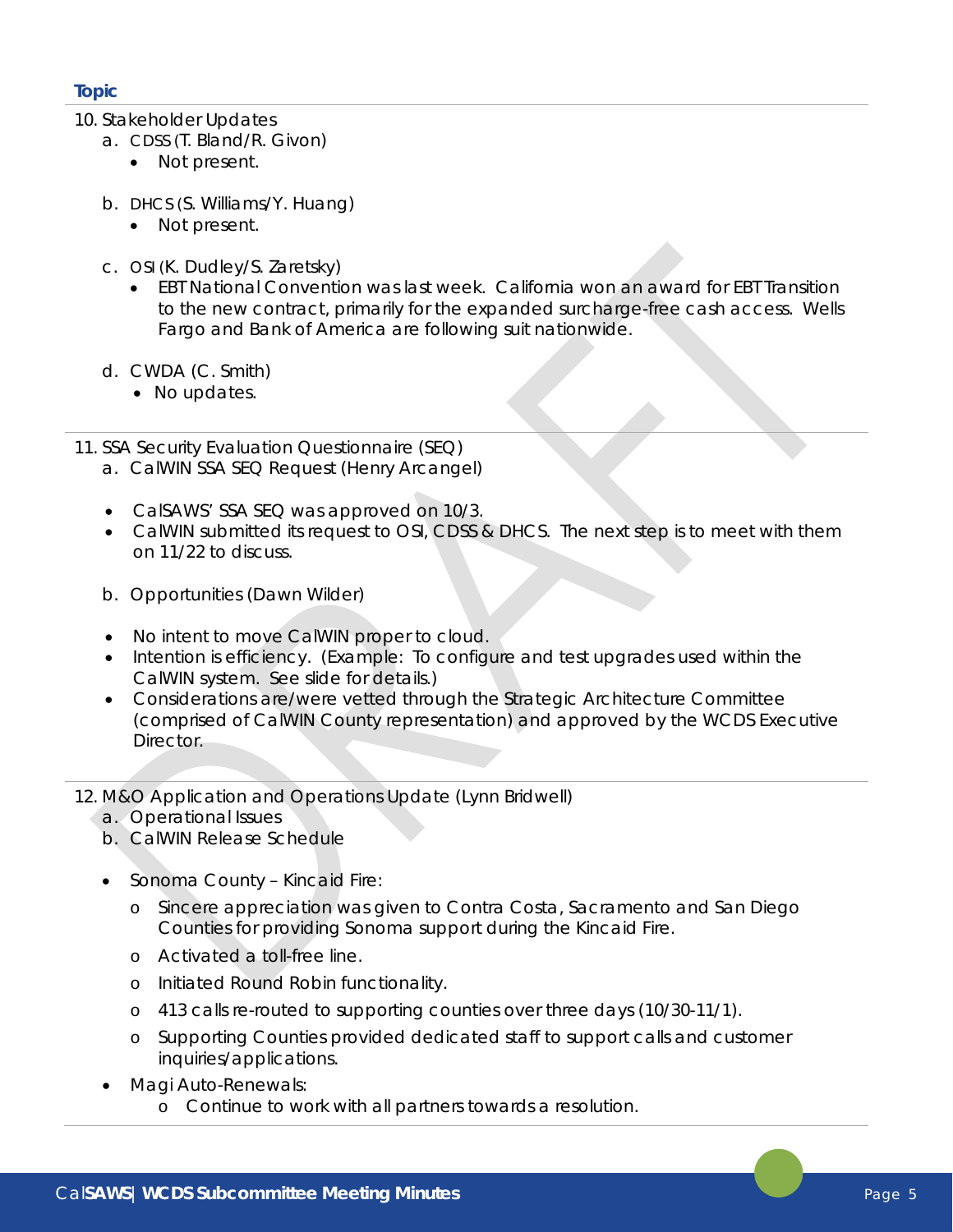- o December packets have gone out for CalWIN Counties; looking at what can be done to support counties.
- o Currently monitoring a fix implemented for the January renewal.
- CalFresh Replacements Outages:
	- o 57 zip codes impacted (10/9 outage)
	- o Over \$1MM in replacement benefits issued.
	- o Over 8K cases impacted.
	- o For November, working with CDSS on the 10/23 outage.
	- o Mass replacements can only be issued 1x / month.
	- Disaster CalFresh Is not going to occur. No Federal approval.
- CalWORKs ACWDL:
	- o As a result of fires, if a CalWORKs person goes to another county, they will receive support.
- Release Schedule Update
	- o Release 59 just implemented; no major issues reported
	- o Gearing up for next UAT cycle in three weeks for R60/60B
- 13. CalWIN and CalSAWS Staffing (Holly Murphy)
	- a. CalWIN Transition complete (Org Chart)
	- b. CalSAWS Recruitment
	- Slide 33 shows the current CalWIN staff org chart, after many staff have transitioned to CalSAWS. Staff highlighted in green are a shared resource between CalWIN and CalSAWS. We are letting things settle before determining if additional resources are needed. All RMs listed are from CalWIN Counties and know CalWIN processes, tools, etc.
	- Slide 34 shows the CalSAWS Consortium Project Team. The 'orange boxes' indicate recruitments underway.

Functional Design Sessions Outcomes (Henry Arcangel) - See slides 37-43. a. Imaging Assessment

- No decisions around imaging solutions have been made to date. Recommendations will be discussed at the upcoming JPA Board meeting on 11/15. Accepted recommendations will be submitted to OSI for review; federal review would follow. We would need to reconcile with our budget. Ideally the centralized imaging solution would start in early 2020.
- b. GA/GR Update
- c. Task Management Update
- d. Non-State Forms Update
- e. APIs Update
- f. Functional Design Session Roadmap
- The functional design sessions for items b-e above are complete. The requirements are going through technical and functional solutioning.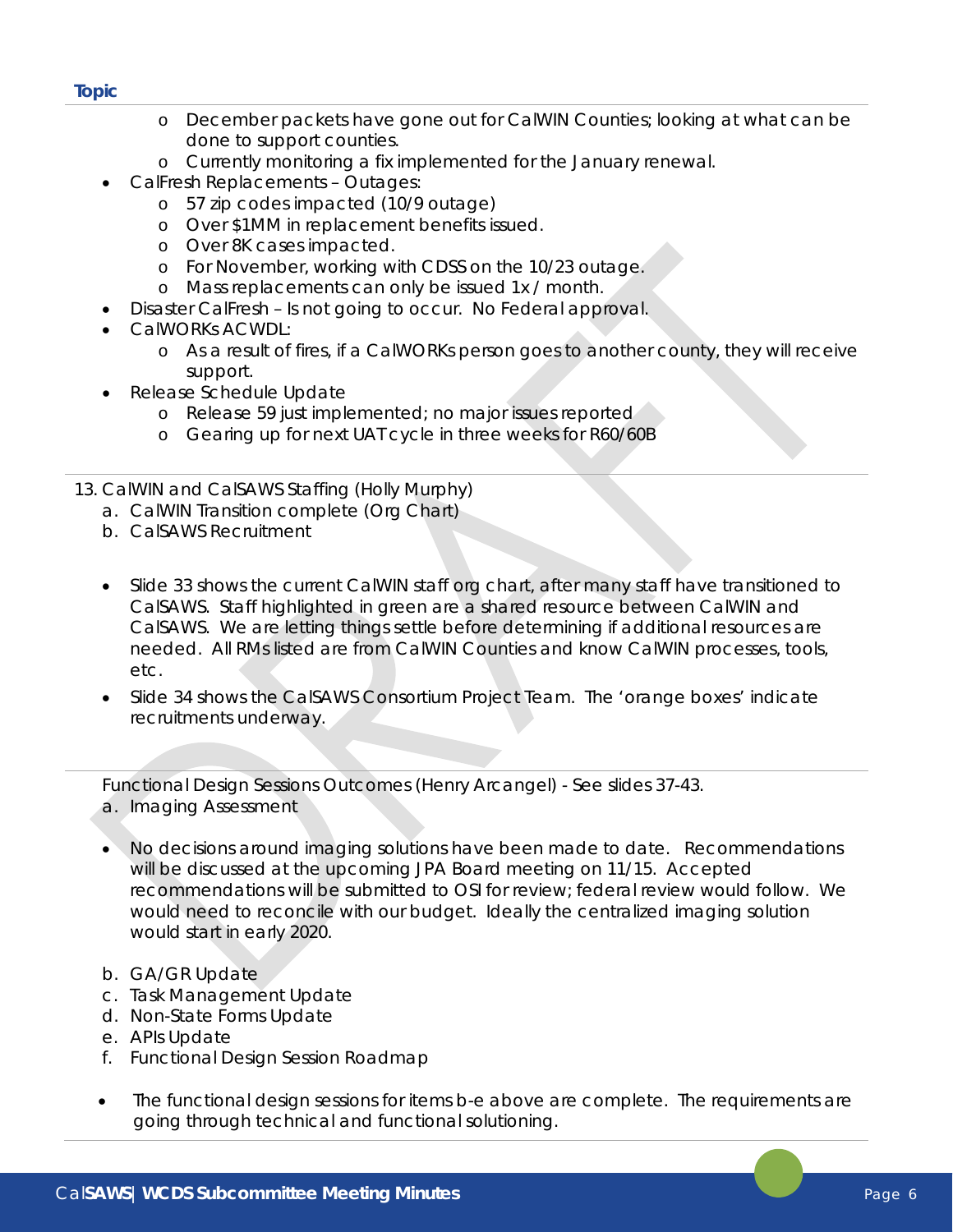- All of that work is being vetted and integration into the current schedule is being determined – package the scope, schedule, cost for State review.
- A roadmap of activities will be drafted (what is needed and what is expected).
- Any contract amendment will require a schedule and budget.
- Staff did an excellent job at the sessions.
- For GA/GR, DXC is meeting with counties individually on their current functionality, process, notifications and usage. Plan to meet with all counties by February 2020.
- McKinsey is taking a third-party, independent evaluation at all items.
- 14. CalSAWS Procurement Updates (Rodain Soto)
	- a. Portal/Mobile RFP Timeline
	- b. CalWIN OCM & Training RFP Timeline
	- See Slides 45, 46 and 47 for scope and timeline of activities.
	- For OCM, the RFP has been submitted for federal review.
- 15. CalSAWS LRS to the Cloud (John Boule)
	- a. Status Update
	- b. LRS Release 19.11
	- Moving LRS to the AWS cloud was a monumental feat/milestone and achieved on time.
	- Poor system performance was experienced for 2-1/2 days; all issues were remediated. Clients were not adversely impacted. Staff worked tirelessly.
	- The security stack for active directory was on premise and not in the Cloud. This caused a lot of traffic which contributed to issues. The system was slow and kicking users out. Issue was remediated.
	- The root cause is still being investigated; cannot replicate the issue.
	- How to maintain the active directory for all 58 counties is being examined.
	- Lessons-learned will be applied towards CalWIN's move.
	- CalSAWS' first release into LA production is coming up. Testing is going well.

# 16. CalSAWS DD&I

- a. Release Schedule (Jo Anne Osborn)
- Releases DD&I Eight Releases combined with M&O
	- o 19.11 (R1) November 25, 2019
	- o 20.01 (R2) January 27, 2020
	- o 20.03 (R3) March 23
	- o 20.05 (R4) May 18
	- o 20.07 (R5) July 20
	- o 20.09 (R6) September 21
	- o 20.11 (R7) November 23
	- o 21.01 (R8) January 2021
- CalSAWS' first release is on 11/25, in the middle of county validations. All is going well at 68% complete. Consortium and vendor system testing are 98% complete. The last of defects were delivered and will be tested by end of this week.